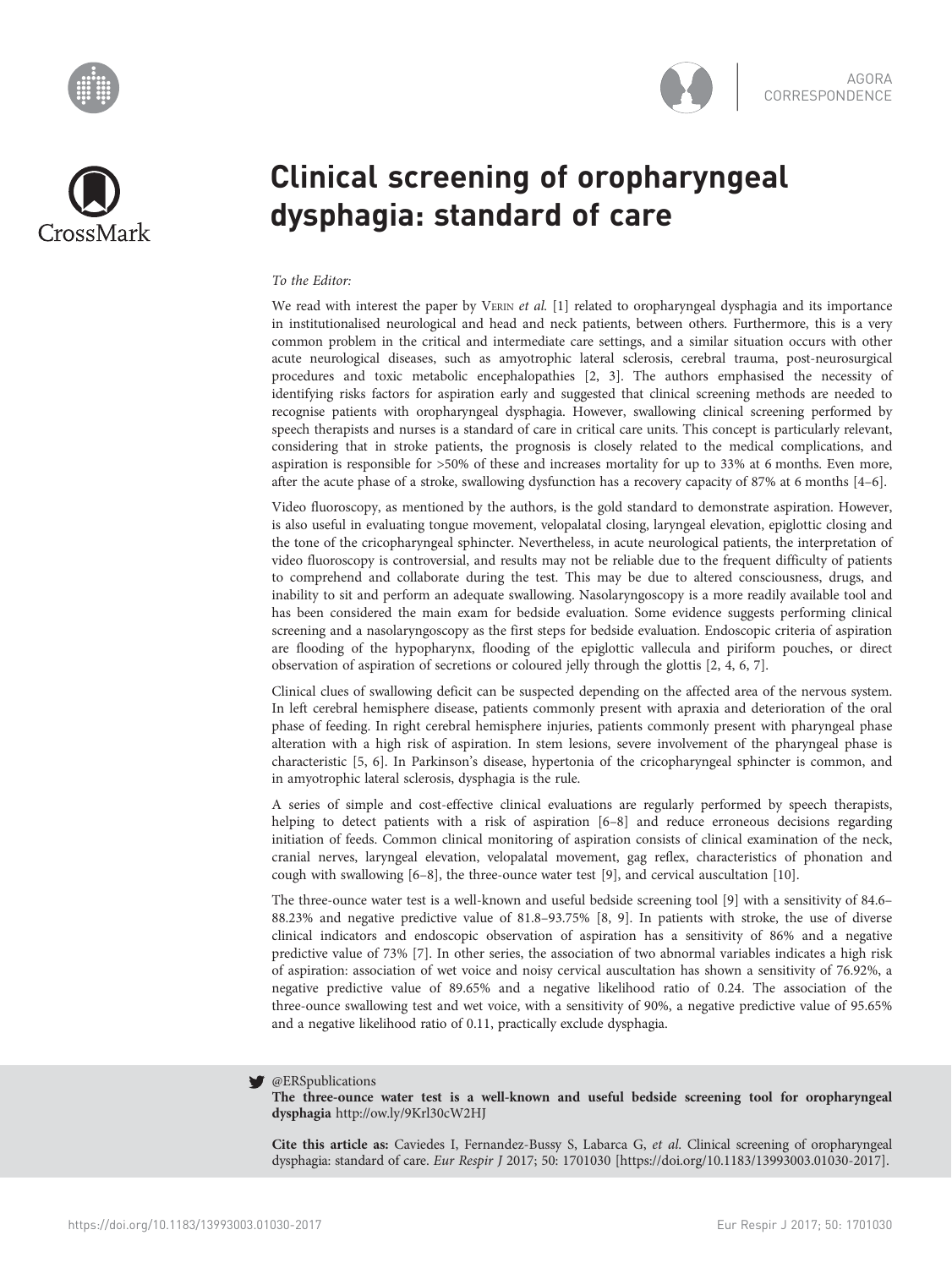<span id="page-1-0"></span>The rationale in performing screening of oropharyngeal dysphagia is, of course, to protect the airway from aspiration, to reduce the incidence of pneumonia and to define procedures that guarantee a comprehensive nutrition. This clinical screening has an elevated sensitivity and negative predictive value. Clinical and nasolaryngoscopic screening of oropharyngeal dysphagia have also been useful for the critical care team to decide on endoscopic or percutaneous gastrostomy and percutaneous tracheotomy, particularly in patients with a low probability of recovering in the first month after a stroke. It is also useful to make a decision as to whether to suspend oral feeding and indicate rehabilitation by speech therapists [5–7, 9]. This evaluation is usually performed by a multidisciplinary team of pulmonary and ear, nose and throat specialists, together with speech therapists and nurses.

### Ivan Caviedes<sup>1</sup>, Sebastian Fernandez-Bussy<sup>2</sup>, Gonzalo Labarca ®<sup>3,4</sup> and Felix J.F. Herth<sup>5</sup>

1 Servicio y Laboratorio Broncopulmonar, Clínica Alemana de Santiago, Facultad de Medicina, Clínica Alemana, Universidad del Desarrollo, Santiago, Chile. <sup>2</sup>Servicio de Neumología Intervencionista, Clínica Alemana de Santiago, Facultad de Medicina, Clínica Alemana, Universidad del Desarrollo, Santiago, Chile. <sup>3</sup>Facultad de Medicina, Universidad San Sebastian, Concepcion, Chile. <sup>4</sup>Complejo Asistencial Dr Víctor Ríos Ruiz, Los Ángeles, Chile. <sup>5</sup>Dept of Pneumology and Critical Care Medicine, Thoraxklinik University of Heidelberg, Heidelberg, Germany.

Correspondence: Iván R. Caviedes, Servicio y Laboratorio Broncopulmonar, Clínica Alemana de Santiago. Chile, Facultad de Medicina, Clínica Alemana, Universidad del Desarrollo, Av. Vitacura 5951, Santiago, 6681920, Chile. E-mail: [icaviedes@alemana.cl](mailto:icaviedes@alemana.cl)

Received: May 19 2017 | Accepted: June 06 2017

Conflict of interest: None declared

# References

- Verin E, Clavé P, Bonsignore MR, et al. Oropharyngeal dysphagia: when swallowing disorders meet respiratory diseases. Eur Respir J 2017; 49: 1602530.
- 2 Leder SB, Cohn SM, Moller BA. Fiberoptic endoscopic documentation of the high incidence of aspiration following extubation in critically ill trauma patients. Dysphagia 1998; 13: 208–212.
- 3 Schurr MJ, Ebner KA, Maser AL, et al. Formal swallowing evaluation and therapy after traumatic brain injury improves dysphagia outcomes. J Trauma 1999; 46: 817–821.
- 4 Leder SB, Espinosa JF. Aspiration risk after acute stroke: comparison of clinical examination and fiberoptic endoscopic evaluation of swallowing. Dysphagia 2002; 17: 214–218.
- 5 Mann G, Hankey GJ, Cameron D. Swallowing function after stroke: prognosis and prognostic factors at 6 months. Stroke 1999; 30: 744–748.
- 6 Caviedes IR, Lavados PM, Hoppe AJ, Lopez MA. Nasolaryngoscopic validation of a set of clinical predictors of aspiration in a critical care setting. J Bronchology Interv Pulmonol 2010; 17: 33–38.
- Lim SH, Lieu PK, Phua SY, et al. Accuracy of bedside clinical methods compared with fiberoptic endoscopic examination of swallowing (FEES) in determining the risk of aspiration in acute stroke patients. Dysphagia 2001; 16: 1–6.
- 8 Leder SB, Sasaki CT, Burrell MI. Fiberoptic endoscopic evaluation of dysphagia to identify silent aspiration. Dysphagia 1998; 13: 19–21.
- 9 DePippo KL, Holas MA, Reding MJ. Validation of the 3-oz water swallow test for aspiration following stroke. Arch Neurol 1992; 49: 1259–1261.
- 10 Zenner PM, Losinski DS, Mills RH. Using cervical auscultation in the clinical dysphagia examination in long-term care. Dysphagia 1995; 10: 27–31.

Copyright ©ERS 2017



#### From the author:

We were very interested in the comments made by I. Cavedies and co-workers regarding our paper entitled "Oropharyngeal dysphagia: when swallowing disorders meet respiratory diseases" [[1\]](#page-2-0).

Nevertheless, regarding hemispheric stroke patients, it must be kept in mind that it is very difficult to predict oropharyngeal dysphagia with the location of the stroke because of the multiple cerebral locations involved in deglutition in health and disease [[2\]](#page-2-0). For example, the dominant hemisphere for swallowing could not be predicted in healthy subjects [[3](#page-2-0)], and it has been demonstrated that when this dominant hemisphere is affected by stroke, the patient should have post stroke dysphagia [\[4](#page-2-0)] and is a candidate for aspiration pneumonia [[5](#page-2-0)]. In brainstem stroke, the dysphagia is very severe and those patients are often

#### @ERSpublications

Oropharyngeal dysphagia in respiratory disease: a submarine <http://ow.ly/s8JT30dKJwc>

Cite this article as: Verin E. Clinical screening of oropharyngeal dysphagia: standard of care. Eur Respir J 2017; 50: 1701447 [\[https://doi.org/10.1183/13993003.01447-2017\].](https://doi.org/10.1183/13993003.01447-2017)